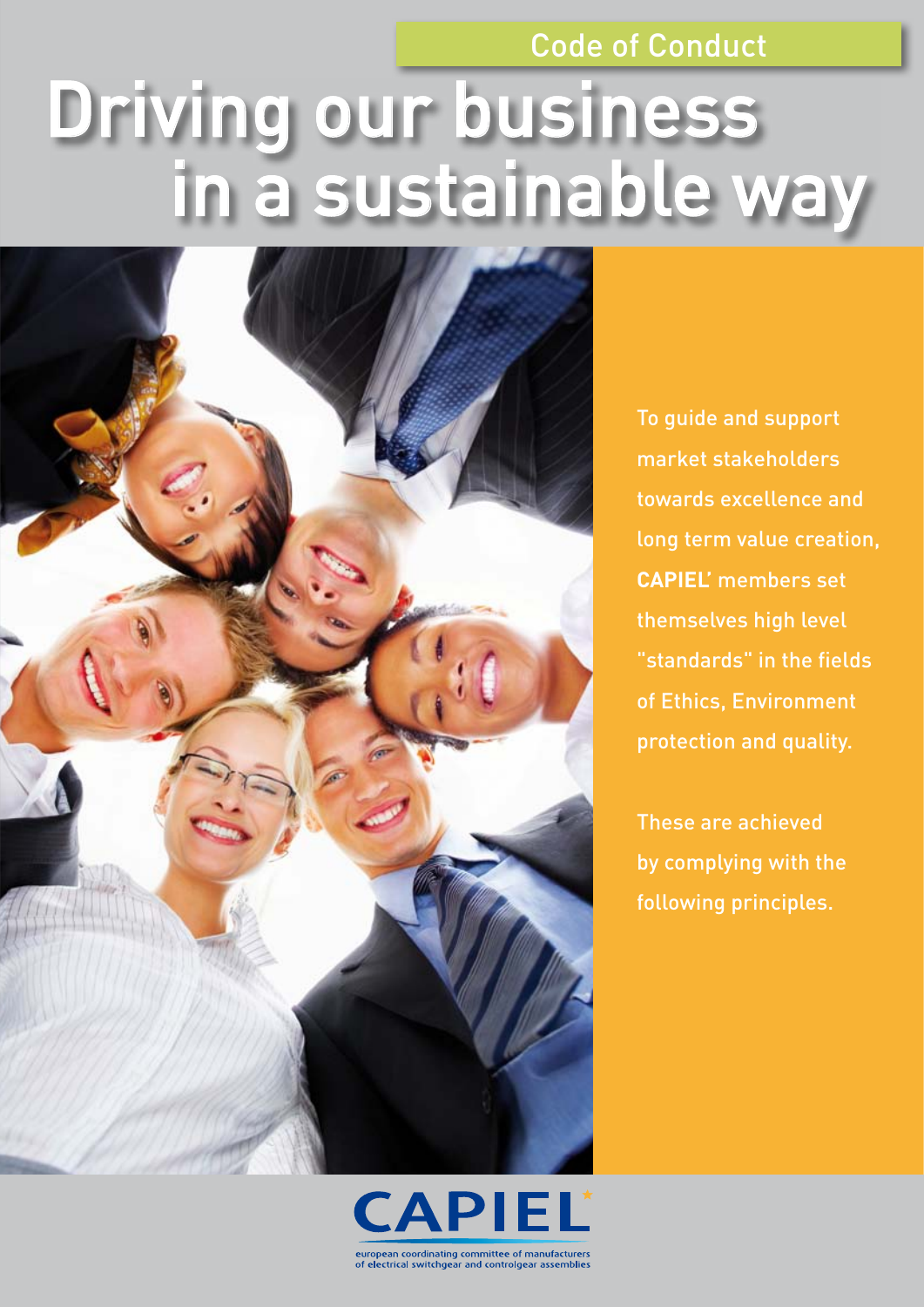

CAPIEL is the Coordinating Committee commercial and similar use in the



Members of national associations medium and large-sized companies

members in all areas of its competence.



Philippe Sauer **CAPIEL President** 



Michael Reichle **CAPIEL Vice-President**

### A message from the CAPIEL Presidents

CAPIEL members' companies are committed to the sustainable development of their customers and more globally their markets and the planet.

Corporate social responsibility, environmental care, best in class quality and highest level of service is the credo of CAPIEL industry all over the world.

They are committed to achieving year-on-year continuous improvement in each of these areas, focusing on long term value creation. These goals apply to the entire value chain, from suppliers to sales.

CAPIEL members' companies acknowledge their full understanding of the requirements and implications of these criteria. CAPIEL members' companies commit to have a code of conduct respecting these principles as a means to deliver the full value of their offering to customers and other stakeholders.

The scope of this 'code of conduct' covers the business units of CAPIEL members' companies that operate in the field of Low Voltage Switchgear and Controlgear products and systems.

We, as CAPIEL, expect that our companies members fulfill and/or have operational plans to fulfill the principles written down in the following pages.

#### Yours sincerely

Philippe Sauer & Michael Reichle

National associations represented by CAPIEL:

|                | Austria FEEI                                                           |                 |  |
|----------------|------------------------------------------------------------------------|-----------------|--|
| Belgium AGORIA | <b>THE REAL PROPERTY</b>                                               | Netherlands FME |  |
|                | a sa tanàna amin'ny faritr'i Nord-Amerika.<br>Ny faritr'ora dia GMT+1. | Spain AFME      |  |
|                |                                                                        |                 |  |
|                |                                                                        |                 |  |
|                | Italy ASSOCIAZIONE ENERGIA Sweden Teknikföretagen                      |                 |  |

### Please visit our web site: **http://capiel.eu**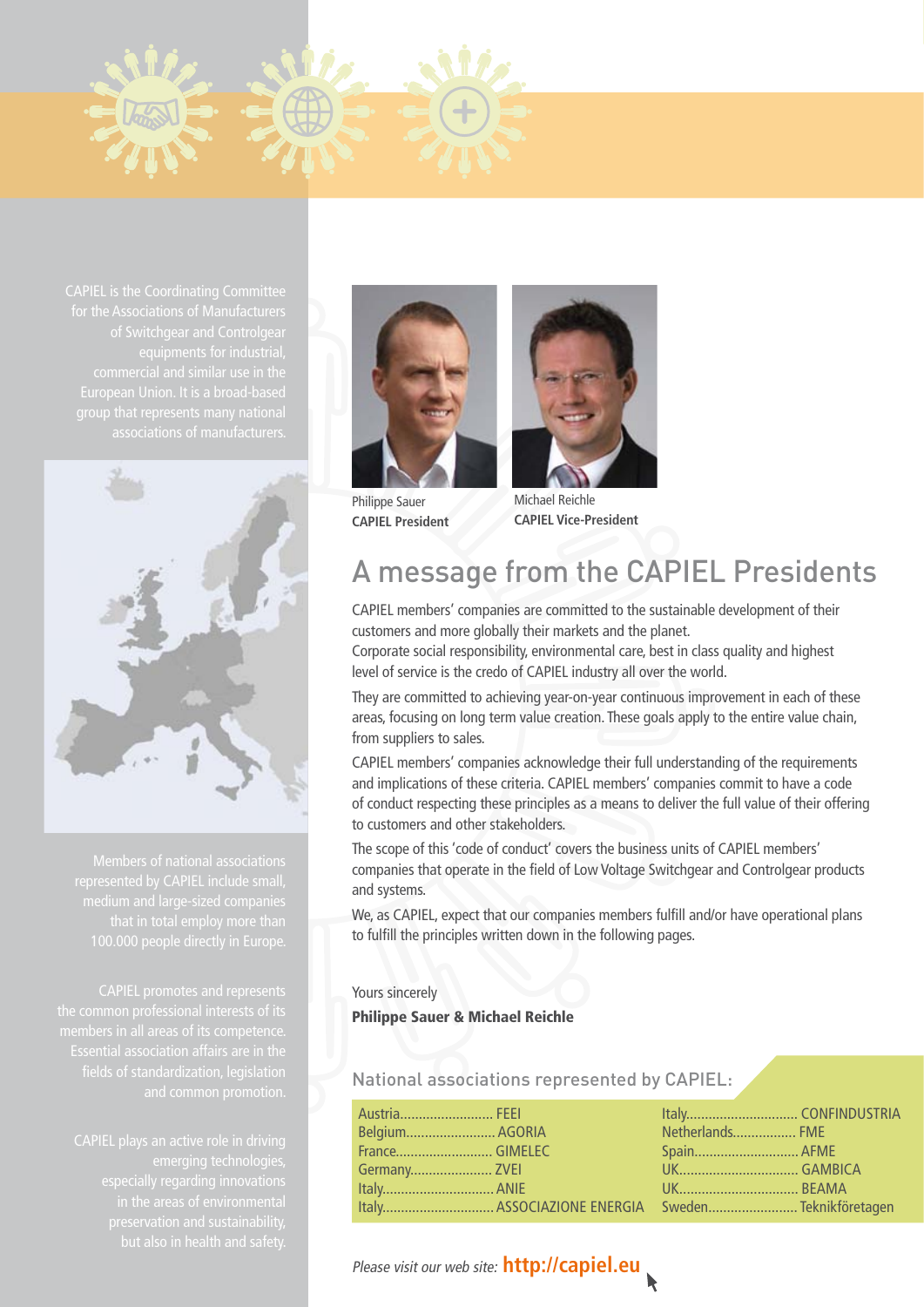

# **Ethics**

CAPIEL expects its companies members and their suppliers…

**To ensure human rights are respected.**

**To prohibit child labor.**

**To ensure high level of health and safety of their employees.**

**To comply with the laws and economical rules.**

**To promote Ethics and compliance values.** 





### To ensure human rights are respected by:

- Promoting equal opportunities for and treatment of its employees irrespective of skin color, race, nationality, social background, disabilities, sexual orientation, political or religious convictions, gender or age.
- Respecting the personal dignity, privacy and rights of each individual by refusing: - Any unacceptable treatment of employees
	- Bad behavior including gestures, language or physical contact.
- Providing fair remuneration and quaranteeing the applicable national statutory minimum wage.
- Complying with the maximum number of working hours laid down in the applicable laws.
- Recognizing, as far as legally possible, the right of free association of employees and to neither favor nor discriminate against members of employee organizations or trade unions.

### To prohibit child labor

By employing no workers under the age of 15 or, in those countries subject to the developing country exception of the ILO Convention 138, employing no workers under the age of 14.

### To ensure high level of health and safety of their employees

By taking responsibility for initiatives such as:

- Control of hazards and taking the best reasonably possible precautionary measures against accidents and occupational diseases
- Training to ensure that employees are educated in health and safety issues
- Implementing a reasonable occupational health and safety management system.

### To comply with the laws and economical rules

- As applicable in the concerned trading regions
- Paying applicable taxes and social security contributions
- Respecting declaration and transparency rules.

### To promote Ethics and compliance values

- Devising a Company compliance program
- Driving the interaction and links:
	- Between employees within the company
	- With customers and partners
- Not tolerating any form of corruption or bribery such as any payment or benefit conferred on any stakeholder for the purpose of influencing decision making in violation of law.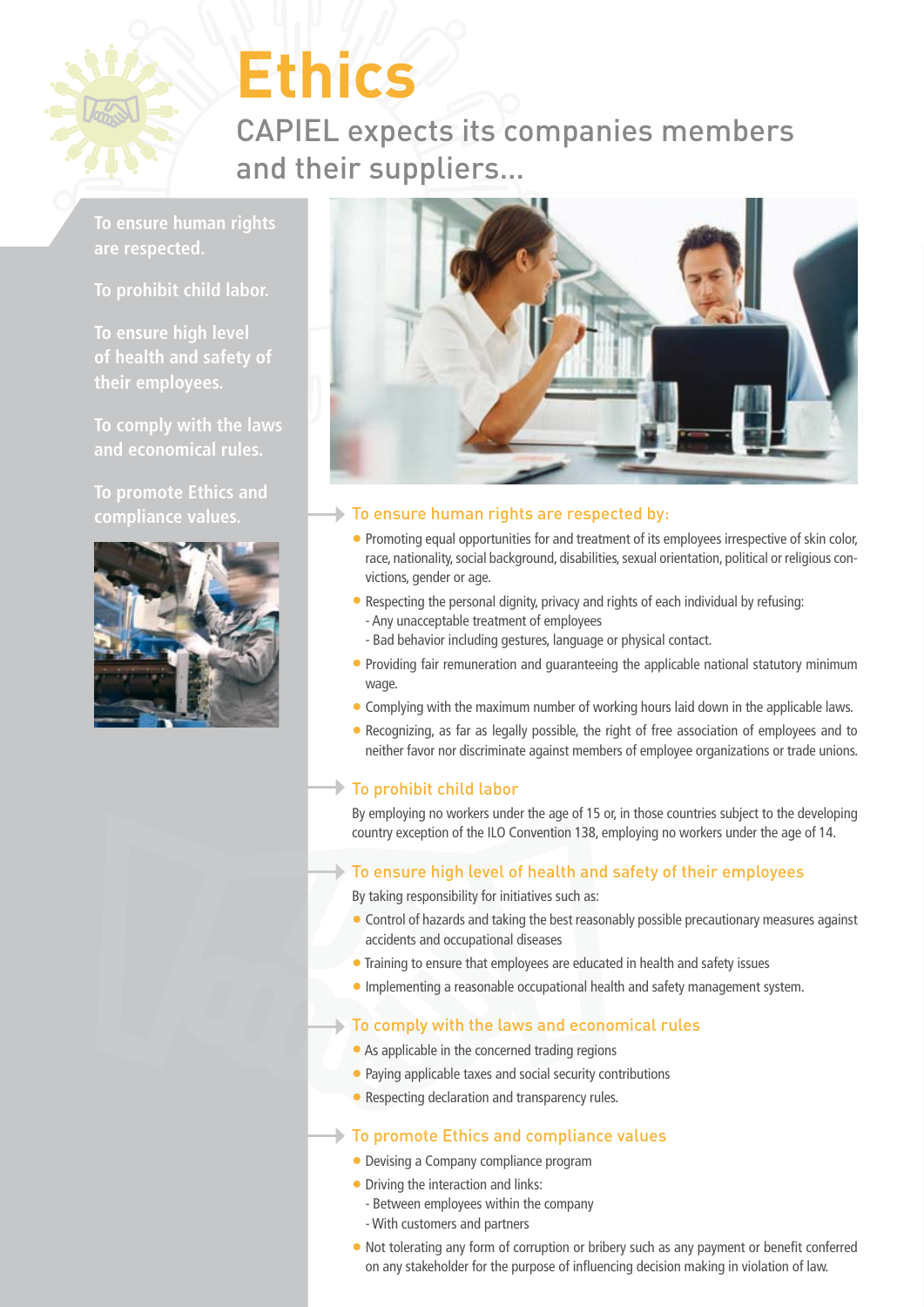

## **Environment**

CAPIEL expects its companies members and their suppliers…

**To consider protection of the environment as a fundamental concern for all their businesses.**

**To drive actions to protect the planet.**

**To fulfil a high level of in development and production.**





- To consider protection of the environment as a fundamental concern for all their businesses:
	- At every stage of the value chain
	- From concept to end of life of their products.

### To drive actions in the areas of:

- Eco-friendly management policies for all their sites
- Integration of environmental concerns into product design and product life cycles
- Supply of all relevant product information to customers
- Offering products and systems enabling customers to design eco-friendly installations.
- Innovations to reduce energy consumption and provide protection against electrical risks.

### To fulfil a high level of environmental criteria in development and production

- Products are developed by an R&D team that has an Environmental Management System
- Products are eco-designed in relation to the relevant standards
- Products comply with the European ROHS Directive which restricts dangerous substances despite that this EU directive does not require them to
- Products and processes are realized in ISO14001 sites
- Dangerous substances are registered and controlled in accordance to European REACH regulation
- Products information/data is available on the environmental impact of products
- Products support a high recyclability rate
- Products contain a high proportion of recycled materials.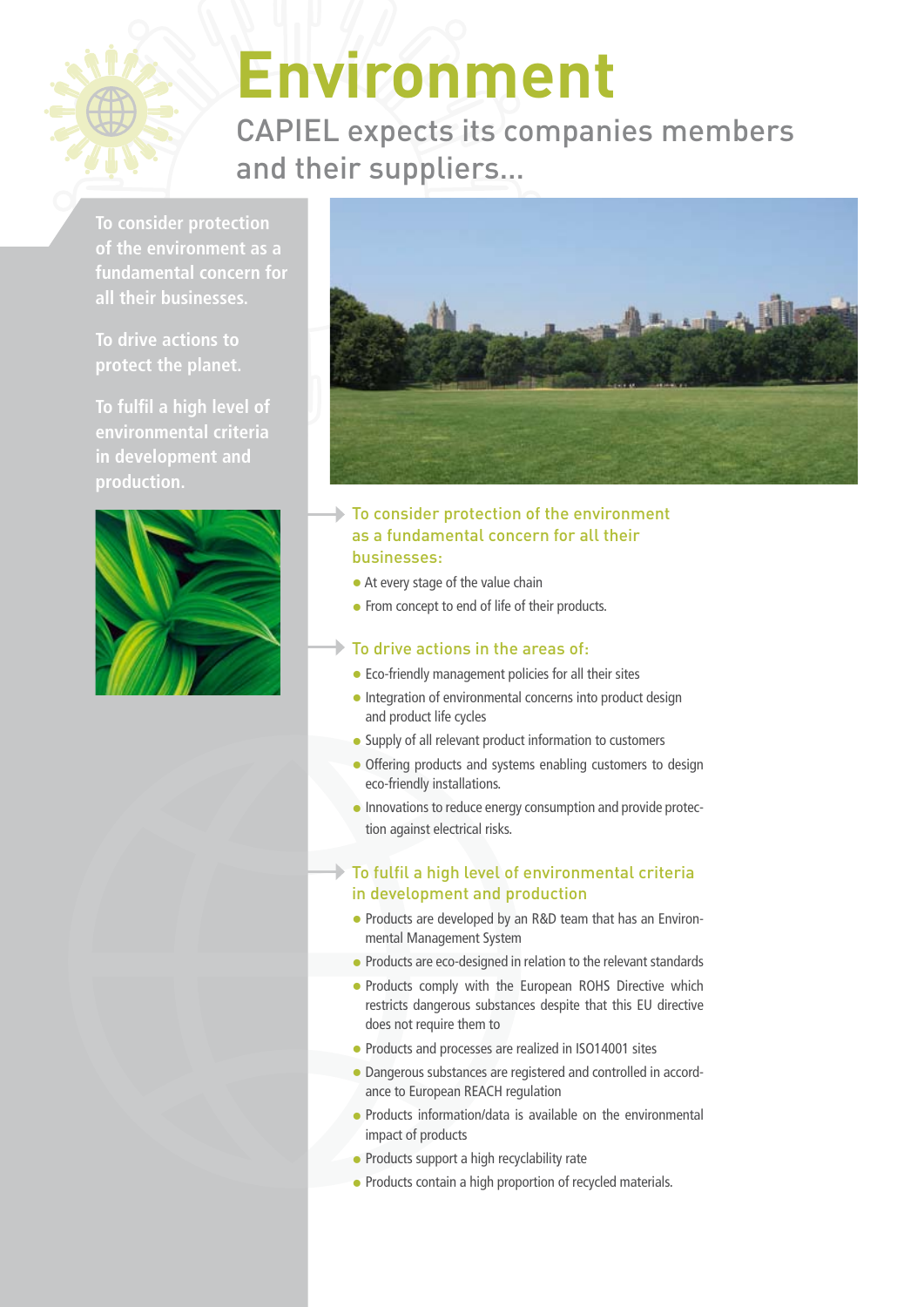

## **Customer satisfaction**

CAPIEL expects its companies members and their suppliers…

**To provide high quality of products, people, processes and service to their Customers.** 





Providing safe and reliable product that conforms to all relevant regulatory and standards requirements e.g.:

- Low Voltage Directive
- EMC directive
- **ATFX directive**
- Machinery Directive
- WEEE directive
- ROHS directive
- REACH regulation
- Products and systems standards (being either IEC or EN and national or regional ones where requested)
- Sector specific standards.

### $\blacktriangleright$  Providing verifiable evidence of the tested performance of

### a product especially:

- Reliability & operational Data
- **Energy Efficiency / Consumption**
- Material content & specification
- Safety levels
- Lifetime costs.

### Providing highly qualified people in every process by:

- Recruitment of the right diversity of people
- Training
- Development and management of competences.

### $\rightarrow$  Implementing standardized and effective processes with:

- Certification (ISO 9001-2, ISO 14001, ISO 26000…)
- Continuous monitoring and improvement
- Harmonization all over the world.

### Supplying products and spares through an approved distribution network with:

- Approved point of sales network covering all regions
- Monitored Customer service
- ISO 9000 / ISO 14000 compliant.

### **→ Offering a range of services** pre and post sale with:

- Global support capabilities
- Regional customer support centre and contact list
- Product Warranty
- Technical Support (remote and on-site)
- Maintenance service
- Training and Documentation.